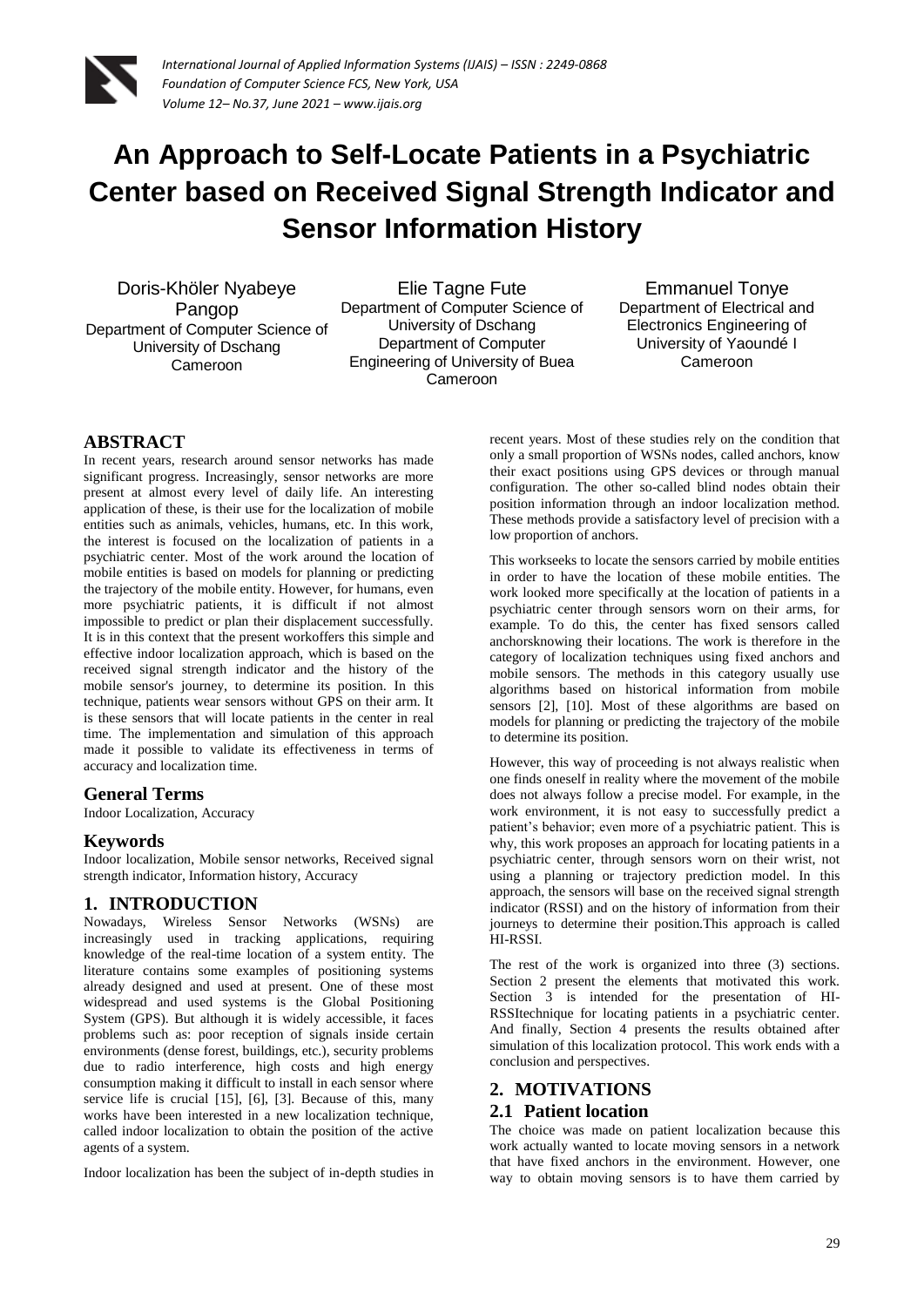

mobile entities. In this way work will situate in a more realistic application of sensor networks. In addition, being able to locate patients in a hospital in real time is very important for better monitoring of the latter.

# **2.2 Psychiatric center**

The choice of the psychiatric center supports the hypothesis according to which it is difficult in reality to always predict the behavior of the mobile entities of a system. Indeed, their displacement does not always follow a known or predictive law.

Psychiatric centerinterns patients with mental disorders. How to predict with certainty the behavior of such patients, especially in terms of movement? It is clear that this is not always feasible. So, the trajectory planning or next position prediction models cannot be reliable in such a case.

# **2.3 No use of GPS**

The GPS is certainly very widespread and used but it is not always the best choice to make especially in indoor environment. Indeed, equipping all the sensors with a GPS will demand a lot in terms of finances and will cost a lot in terms of energy, especially in large-scale networks [6], [3]. In addition, the interior of buildings and dense environments in forests, for example, remain poorly covered by GPS, [7], [15]. In addition, mobile nodes equipped with GPS will suffer from a serious problem of power consumption because they will call on the GPS module continuously to locate each time [16].

Therefore, the context of this work requires the useof sensors not equipped with GPS. This is why the workis in a context of indoor location. We also opted for the use of fixed anchors not equipped with GPS to limit the cost of the network in terms of finances, especially in a large center which would certainly require a lot of anchors.

# **2.4 Limitations of previous approaches**

In the literature, many works propose solutions for indoor localization of mobile sensors, in particular techniques based on Monte Carlo algorithms sometimes coupled with optimization algorithms for particle swarms.

However, the Monte Carlo methods use processes that are not always very applicable in reality. A very obvious example is the definition of a maximum speed of movement of the sensors [16], [9]. However, in reality, it is not always easy to define the speed of movement of a mobile entity. It is this speed of movement with other parameters that allow these methods to predict the trajectory or the position of the mobile. But this remains difficult to achieve in real cases.

The methods using particle swarms provide good results when the model is well parameterized. Indeed, a bad

parameterization of the model will lead to very approximate solutions. In addition, these methods are very often subject to local optima because of the premature convergence of the optimization model, thus leading to poor exploration of solutions in the search area.

# **3. HI-RSSI: LOCATION BASED ON RECEIVED SIGNAL STRENGTH AND SENSOR INFORMATION HISTORY**

This section presents the hypotheses and the principle of HI-RSSI approach. HI-RSSIuses fixed anchors and mobile sensors.

# **3.1 Assumptions**

## *3.1.1 Regarding anchors*

HI-RSSIassumes that the anchors are arranged correctly and optimally in the environment which is the hospital center. HI-RSSIalso assumes that the anchors do not have GPS equipment. Theirposition coordinates were configured manually after a preliminary coordinate survey in the environment. This is to limit the cost of the network linked to the massive use of GPS. Finally, HI-RSSIuses identical anchors in terms of properties.

# *3.1.2 Regarding sensors*

The sensors do not have any movement or obstacle avoidance module because, they are carried by mobile entities which are the patients. HI-RSSIassumes that the sensors know their movement speed, distance of movement and angle of movement measured.

# **3.2 Principle of HI-RSSI approach**

Network is made up of two types of components: anchors and sensors. Anchors are fixed sensors in the environment deployed with their position coordinates manually configured. The sensors are deployed on the wrist of each patient, without position coordinates. They must self-calculate their position in order to allow the localization of their host.

# *3.2.1 Anchors behavior*

The anchors are responsible for periodically broadcasting their position coordinates in the network. The sensors will use its information to calculate their location.

# *3.2.2 Sensors behavior*

The sensors receive the messages broadcast by the anchors in the network. After receiving the first message from an anchor, the sensor over time and its movements, will save its speed and angle of movement. When it receives a second message from an anchor, it can start its locate process. The saved speed makes it possible to evaluate the distance covered during this quantum of time.



**Figure 1:Illustration of sensor behavior**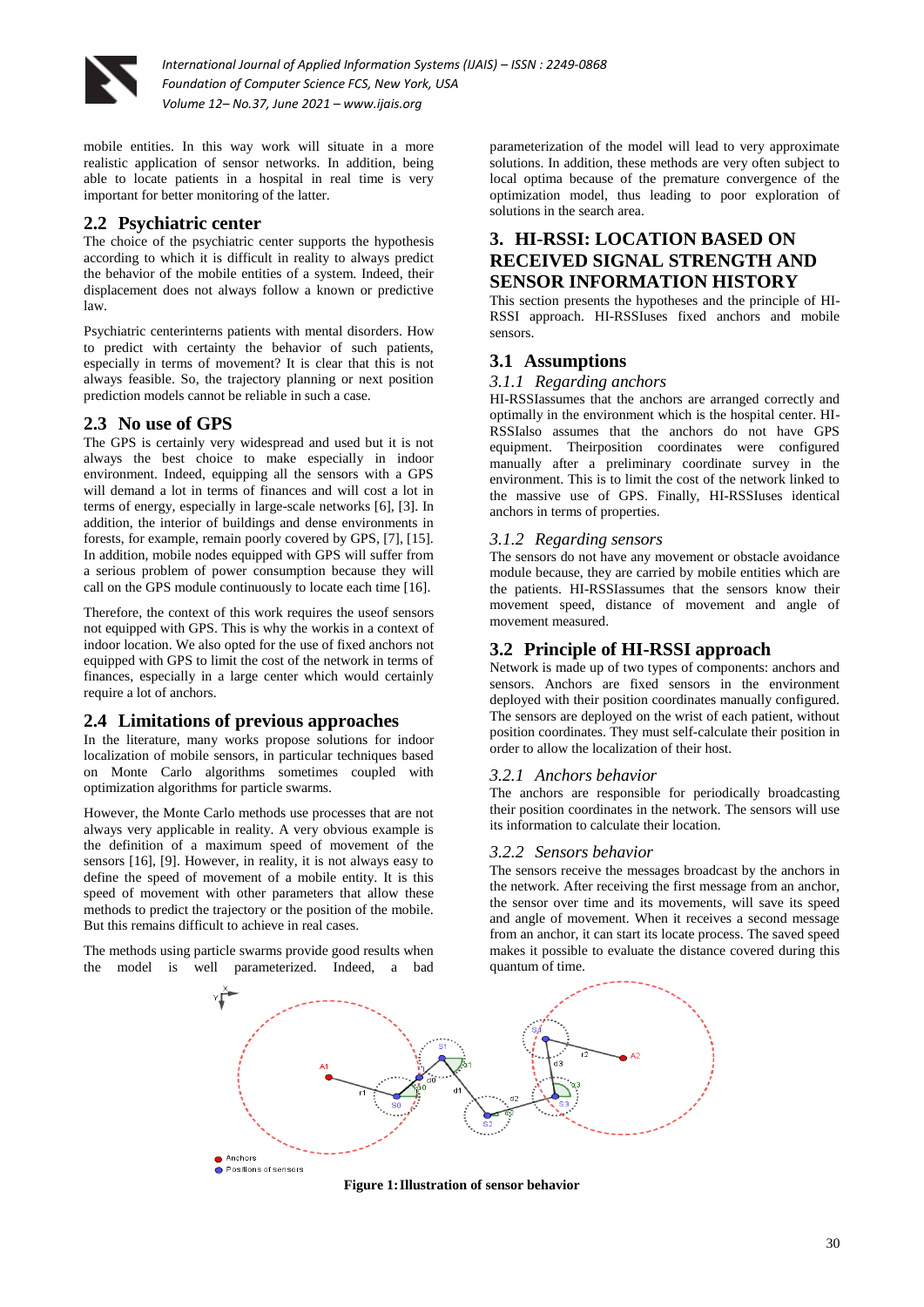

The sensors then hold in memory a table to save the history of its journey. In order to limit the number of data to back up, the sensor will start saving the history of its journey after receiving the first message from an anchor and will stop when it obtains its current location.

When the sensor receives a message from an anchor, it will use RSSI to calculate the distance between him and the sending anchor.

Indeed, given that most wireless devices have the ability to measure signal strength, we can use this to measure the strength of the signal received by a sensor, from neighboring sensors, [4], [11], [8].

The strength of the wireless signal received by a sensor from another sensor is a decreasing monotonic function of their distance. This relationship between received signal strength and distance is modeled by the normal log model below.

$$
P_r(d) = P_0(d_0) - 10n \log_{10} \left(\frac{d}{d_0}\right) + X_\alpha \tag{1}
$$

With  $P_0(d_0)$  a reference power in milliwatts dB at a reference distance  $d_0$  from the transmitter; *n* is the path loss parameter which measures the rate at which the received signal strength decreases with distance;  $X_{\alpha}$  is a random variable with mean

Gaussian distribution zero with the standard deviation  $\sigma$ which represents the random effect caused by shading (walls, people, intermediate layers, ...).  $n$  and  $\sigma$  are environment dependent.

From the equation 1, the real distance separating a transmitter from a receiver is given by the following equation 2, [14]:

$$
d = d_0 * 10^{\frac{P_r(d) - P_0(d_0) - X_\alpha}{10n}} \tag{2}
$$

## **3.3 Presentation of HI-RSSI localization process**

The process will be executed from Figure 1. The process begins when the sensor in position  $S_0$ , intercepts a message broadcast by the anchor  $A_1$ . On receipt of this message, it evaluates by the RSSI method the distance  $r_1$  which separates it from the sending anchor  $A_1$ . The sensor will then memorize the coordinates of  $A_1$  received and the distance  $r_1$  evaluated.

But the sensor being worn by the patient does not necessarily remain stationary. When the patient is moving, the sensor saves the angle and the speed of movement at that time. This is how it will do to have in memory the different distances  $d_i$ and the different angles  $\alpha_i$ .



#### **Figure 2:Illustration of sensor behavior when receiving a message from anchor**

(3)

(4)

Starting from the points  $A_1(x_{a1}, y_{a1})$ ,  $A_2(x_{a2}, y_{a2})$ , and  $S_i(x_i, y_i)$ , the equations of the circles at time 0 when the sensor receives the first message and at time  $n$  when it receives the second message from an anchor will be:

$$
\begin{cases} (x_{a1} - x_0)^2 + (y_{a1} - y_0)^2 = r_1^2\\ (x_{a2} - x_n)^2 + (y_{a2} - y_n)^2 = r_2^2 \end{cases}
$$

However, in real environments, the distance measured by RSSI is corrupted by the shading effect called Gaussian noise  $\sigma$  [12]. Thus, for real considerations, the measured distance  $r_i$ will be increased by three times Gaussian effect:  $\check{r}_i = r_i +$  $3\sigma$ . So (3) will now be:

$$
\begin{cases} (x_{a1} - x_0)^2 + (y_{a1} - y_0)^2 = \check{r}_1^2 \\ (x_{a2} - x_n)^2 + (y_{a2} - y_n)^2 = \check{r}_2^2 \end{cases}
$$

However, being in the plane and in an orthonormal coordinate system, and knowing the angles and the distances between the different positions of the sensor, the following equation 5 can bewritten:

$$
\begin{cases} x_n = x_0 + \sum_{i=0}^{n-1} d_i \cos[\tilde{c}a_i] \\ y_n = y_0 + \sum_{i=0}^{n-1} d_i \sin[\tilde{c}a_i] \end{cases}
$$

Let's pose:

$$
\begin{cases}\nf_1 = \sum_{i=0}^{n-1} d_i \cos(\alpha_i) \\
f_2 = \sum_{i=0}^{n-1} d_i \sin(\alpha_i)\n\end{cases}
$$

Thus,  $x_n = x_0 + f_1$  and  $y_n = y_0 + f_2$ . By replacing these values in equation 4, the new system is:

$$
\begin{cases}\nx_0^2 + y_0^2 - 2 * x_{a1} * x_0 - 2 * y_{a1} * y_0 = g_1 \\
x_0^2 + y_0^2 + 2 * x_0 * (f_1 - x_{a2}) + 2 * y_0 * (f_2 - y_{a2}) = g_2\n\end{cases}
$$
\nWhere:

Where:

31

(5)

 $(6)$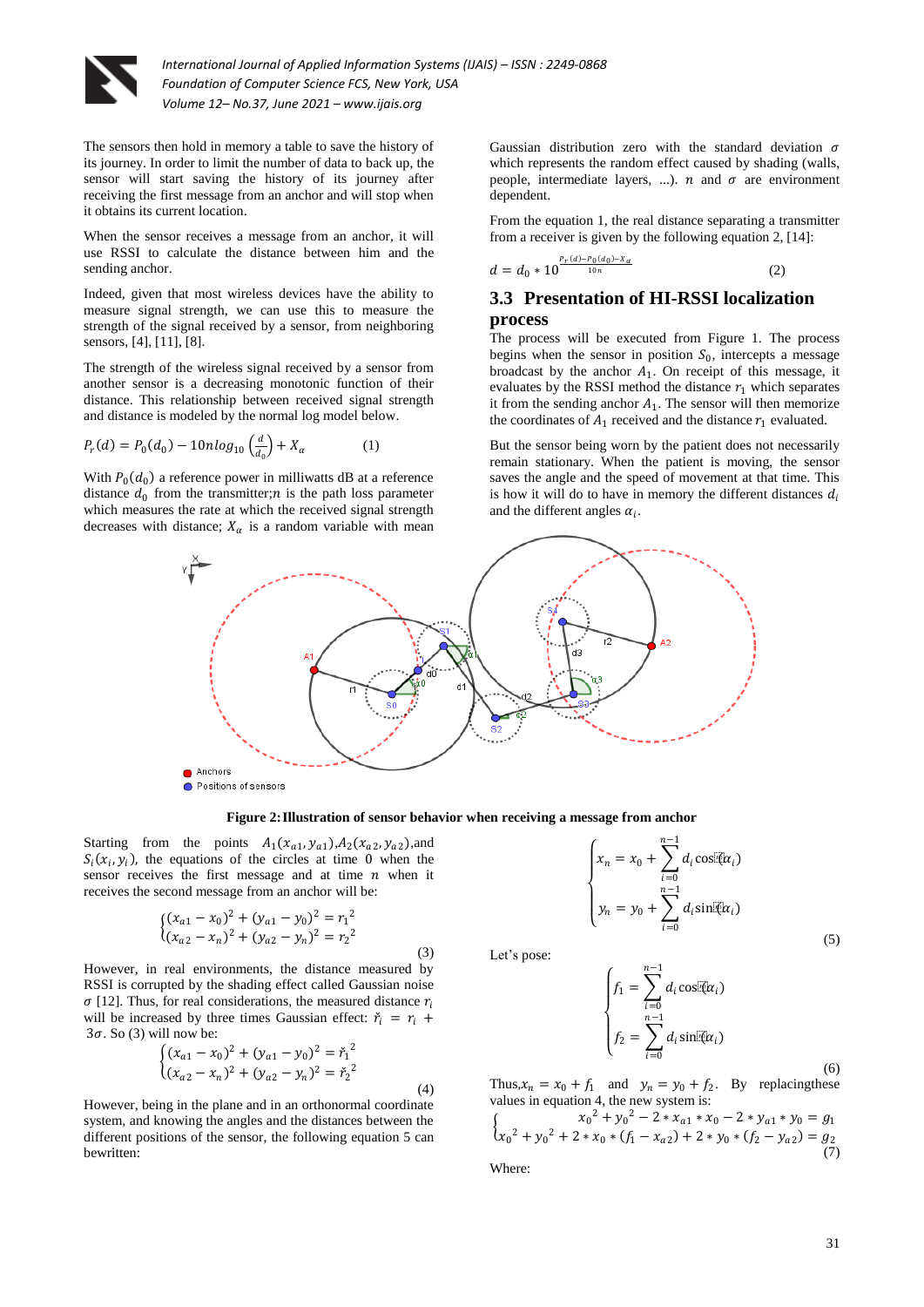

(11)

$$
\begin{cases}\n g_1 = \check{r}_1^2 - x_{a1}^2 - y_{a1}^2 \\
 g_2 = \check{r}_2^2 - x_{a2}^2 - y_{a2}^2 + 2 * x_{a2} * f_1 + 2 * y_{a2} * f_2 - f_1^2 - f_2^2\n\end{cases}
$$
\n(8)

The subtraction of the two equations of system 7 gives:

$$
x_0 * (f_1 - x_{a2} + x_{a1}) + y_0 * (f_2 - y_{a2} - y_{a1}) = \frac{1}{2}(g_2 - g_1)
$$
\n(9)

The following can therefore be written:

$$
x_0 = \varrho - y_0 * \zeta \tag{10}
$$

With:

$$
\begin{cases} \n\varrho = \frac{g_2 - g_1}{2 * (f_1 - x_{a2} + x_{a1})} \\ \n\zeta = \frac{f_2 - y_{a2} - y_{a1}}{(f_1 - x_{a2} + x_{a1})} \n\end{cases}
$$

Thus, the following quadratic equation 12 can be obtained by replacing  $x_0$  by its value in the first equation of (7):

$$
(\zeta^2 + 1) * y_0^2 + 2 * (x_{a1} * \zeta - \varrho * \zeta - y_{a1}) * y_0 + \varrho^2 - 2
$$
  
 
$$
* x_{a1} * \varrho - g_1 = 0
$$
  
(12)

The equation 12 can be clearly expressed as  $A * y_0^2 + B *$  $y_0 + C = 0$  with the following solutions:

$$
\begin{cases}\ny_0 = \frac{-B \pm \sqrt{B*B - 4*A*C}}{2*A} \\
x_0 = \varrho - (\pm y_0) * \zeta\n\end{cases}
$$
\n(13)

(13)gives us two locations of the sensor when it first received the signal or the message from an anchor:  $S_0(x_0, y_0)$  and  $S'_{0}(-x_0, -y_0)$ .

It is now necessary to choose among these two solutions the one which is correct to express the location of the sensor.

To choose which of the two points is correct, the sensor will calculate the distance separating each of these points from the anchor  $A_1$ . Then, it will compare each of them with  $\check{r}_i$  which represented the distance between the anchor  $A_1$  and itself. It will therefore choose the point for which these distances will be substantially equal.

So, the sensor will calculate the distances  $[A_1S_0]$  and  $[A_1S'_0]$ and compare them to  $\check{r}_i$ . The result will allow it to choose either  $S_0$  or  $S'$  as its location at time 0. And from there, it will be able to calculate its current position, i.e. its location at the current time  $n$  according to the system. (5).

#### **3.4 Possible sources of error**

In the proposed approach, three elements can be considered as possible sources of localization errors.

*Wrong anchor configuration:* If an anchor is wrongly configured it is possible that it transmits wrong position information to the sensor. Indeed, the position of the anchor is assigned to it manually after the users have made a position statement in the environment using a GPS for example. If when the anchor is deployed the position is incorrectly configured then the anchor will be placed in the wrong location and will also broadcast position coordinates in the network.

*Calculation of the distance between the sensor and the anchor*: The sensor uses RSSI to deduce at the reception of the signal of an anchor, the distance which separates it from

this anchor. The RSSI measurement may generate errors depending on the quality of the signal received by the sensor.

*Calculation of the displacement angle and the distance traveled*: If the sensor does not correctly calculate its inclination and its distance traveled at each inclination, the various values  $d_i$  and  $\alpha_i$  will be incorrect. This will impact on determining the location of the sensor.

# **4. SIMULATION AND INTERPRETATION OF THE RESULTS**

In order to evaluate HI-RSSI approach, simulations and comparisons have been carried out with five previous works ([5], [13], [9], [1]) using the Monte Carlo methods or the particle swarms. In these simulations, anchors and sensors are deployed randomly over the work area. To carry out these simulations, the following parameters were used:

| ruon 1. omnumuon purumeens            |                            |  |
|---------------------------------------|----------------------------|--|
| <b>Parameters</b>                     | <b>Values</b>              |  |
| Dimensions of the environment $(m^2)$ | 10x10                      |  |
| Number of anchors                     | $5 - 10 - 20 - 30$         |  |
| Number of mobile sensors              | 20                         |  |
| Gaussian noise $\sigma$               | $0.02 - 0.04 - 0.06 - 0.5$ |  |
| Communication radius of anchors (m)   | $1 - 2 - 4 - 6$            |  |
| Maximum speed of sensors (m/s)        |                            |  |
| Maximum inclination of sensors (rad)  | $2\pi$                     |  |
|                                       |                            |  |

|  |  |  | <b>Table 1: Simulation parameters</b> |
|--|--|--|---------------------------------------|
|--|--|--|---------------------------------------|

For the simulation, sensors move randomly by randomly choosing a speed and an angle of movement.

In general, two parameters are used to evaluate the proposed approach: the average localization error and the average localization time.

The location error of a sensorrepresents the difference between its estimated  $(x_e, y_e)$  position and its real position  $(x_r, y_r)$ . The average network location error for N sensors is therefore evaluated by:

$$
\xi = \frac{1}{N} \sum_{i=0}^{N} \sqrt{(x_e^i - x_r^i)^2 + (y_e^i - y_r^i)^2}
$$

(14) The average localization time represents the average of the localization time of each sensor. This parameter for  $N$  sensors is therefore evaluated by:

$$
\Gamma = \frac{1}{N} \sum_{i=0}^{N} \tau_i
$$
\n(15)

Where  $\tau_i$  denotes the localization time of the sensor *i*.

#### **4.1 Impact of environmental noise**

Figure 3 presents the impact of the Gaussian noise effect  $\sigma$  of the environment on the localization error.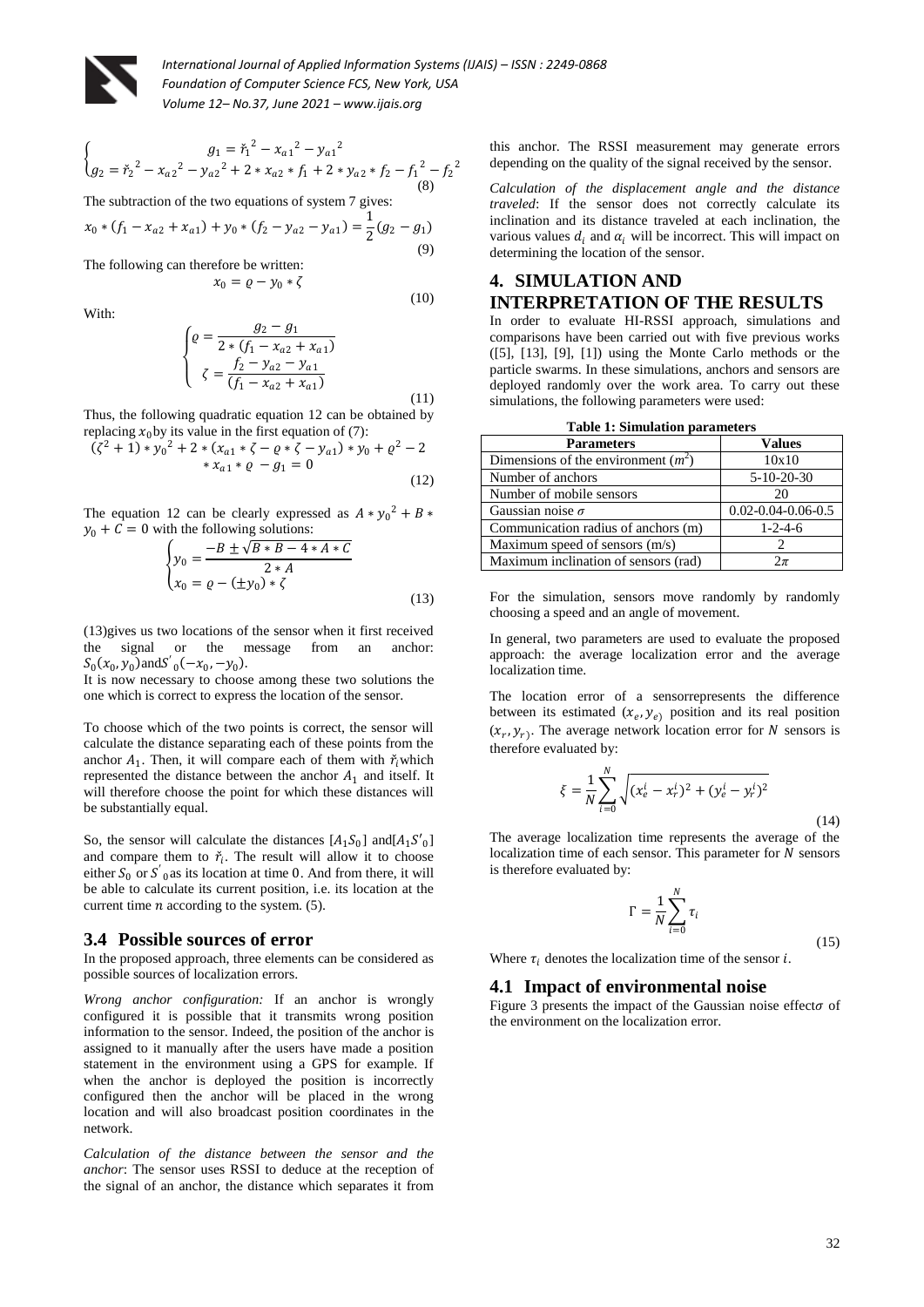



**Figure 3: Impact of environment Gaussian noise on localization error**

Results ofFigure 3 show that the localization error increases when the Gaussian noise also increases. But in each of the cases evaluated, the proposed approach HI-RSSI obtains better localization accuracy.

#### **4.2 Impact of anchor transmission range**

The communication range of anchors can influence the quality of a position estimate. Figure 4 shows that the communication radius of the anchors does not have too much influence on the precision of localization in the proposed approach HI-RSSI. On the other hand, there is a variation of precision in the other approaches.



**Figure 4: Impact of anchor transmission range on localization error**

However, Figure 5shows that the communication radius of the anchors influences the localization time of the proposed approach. Indeed, the greater the radius, the faster the localization because the sensors will receive signals from the anchors more quickly. On the other hand, the curves of the other methods tend to increase with the communication radius. Indeed, in the methods based on the MCL and MCB algorithms, a large communication radius implies a greater number of neighbors to be considered during the localization process.



**Figure 5: Impact of anchor transmission range on localization time**

#### **4.3 Impact of anchors number**

Figure 6, shows us that the more the number of anchors increases, the faster the process of locating the network. Indeed, a high number of anchors allows the sensors to receive signals from the anchors more quickly because this allows them to find themselves more quickly in the transmission range of the anchors.



**Figure 6: Impact of anchors number on localization time**

It can be seen that the HI-RSSI approach is the best in terms of time on this evaluation. In fact, in the MCL and MCB techniques, the more the number of anchors increases, the more the sensors receive much more information to process in their localization process.

# **4.4 Impact of sensors speed**

The sensors movement speed is also an important parameter in a mobile sensors network. Indeed, very fast sensors make localization more difficult. For the simulation, sensors have the same maximum movement speed  $v_{max}$ . But each has its own speed when moving, randomly selected between 0 and  $v_{max}$ . Figure 7 shows that even if the speed of the sensors influences the accuracy of the approaches represented, HI-RSSI approach obtains better results.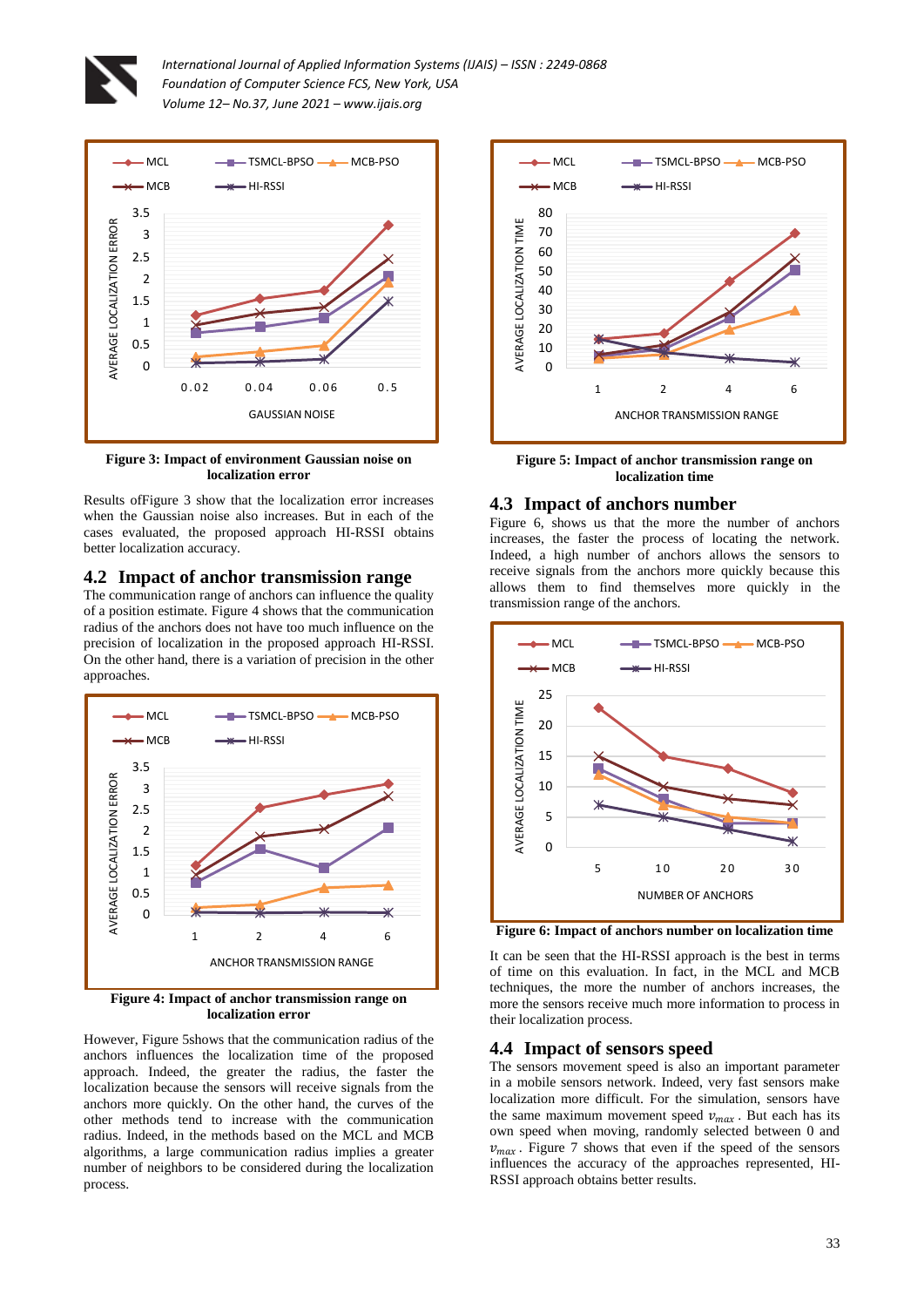



**Figure 7: Impact of sensors speed on localization error**

The speed of the sensors also influences the localization time of the network. On Figure 8, HI-RSSI approach as well as the TSMCL-BPSO and MCB-PSO approaches obtain not very distant results. But HI-RSSI is faster than the others.



**Figure 8: Impact of sensors speed on localization time**

# **5. CONCLUSION**

This workproposed an approach to localize patients in a psychiatric center. Patients are located through sensors worn on their wrists and using information provided by fixed anchors in the environment. Anchors are fixed entities knowing their positions and periodically broadcasting them in the network. The proposed approach called HI-RSSI therefore falls within the category of localization approaches based on static anchors and mobile sensors. In this category, several works use the Monte Carlo methods, sometimes coupled with the optimization of particle swarms to estimate the position of the sensors. But in view of their limitations, HI-RSSIwas proposed based on received signal strength indicator and sensor information history. The simulations carried out made it possible to assess the efficiency of HI-RSSI in terms of accuracy and localization time.

In the following, this work plan to analyze the impact of anchor placement on the location of sensors. Indeed, we

noticed during the simulations that the placement of the anchors influenced in a certain way the obtained results.

#### **6. REFERENCES**

- [1] Timoteo Cayetano-Antonio, M. Mauricio-Lara, and Aldo G. Orozco-Lugo. Self-localization of sensor node using monte carlo method considering shadowing. 2020 17th International Conference on Electrical Engineering, Computing Science and Automatic Control (CCE), November 2020.
- [2] Subir Halder and Amrita Ghosal. A survey on mobile anchor assisted localization techniques in wireless sensor networks. Wireless Networks, 22(7):23172336, November 2016.
- [3] Guangjie Han, Jinfang Jiang, Chenyu Zhang, Trung Q. Duong, Mohsen Guizani, and George K. Karagiannidis. A survey on mobile anchor node assisted localization in wireless sensor networks. IEEE Communications Surveys and Tutorials, 18(Mars), 2016.
- [4] Minh Tuan Ho. Implementation of an indoor localization system based on an analysis of the movement of an embedded device. PhD thesis, Université de Rennes 1, December 2013.
- [5] Cuiran Li, Jianli Xie, Wei Wu, Haoshan Tian, and Yingxin Liang. Monte carlo localization algorithm based on particle swarm optimization. Automatika, 60(4):451– 461, July 2019.
- [6] FatihaMekelleche and HafidHaffaf. Classification and comparison of range-based localization techniques in wireless sensor networks. Journal of Communications, 12(4):221–227, Avril 2017.
- [7] Asma Mesmoudi, Mohammed Feham, and Nabila Labraoui. Wireless sensor networks localization algorithms: A comprehensive survey. International Journal of Computer Networks and Communications, 5(6), November 2013.
- [8] Anup Kumar Paul and Takuro Sato. Localization in wireless sensor networks: A survey on algorithms, measurement techniques, applications and challenges. Journal of Sensor and Actuator Networks, 6:24, October 2017.
- [9] ZhiyuQiu, Lihong Wu, and Peixin Zhang. An efficient localization method for mobile nodes in wireless sensor networks. International Journal of Online and Biomedical Engineering (iJOE), 13(3), 2017.
- [10] PinkiRathee and Sanjeev Indora. Survey on various localization techniques in wireless sensor networks. International Journal of Scientific and Engineering Research, 7(12):273 – 279, December 2016.
- [11] Wilson Sakpere, Michael Adeyeye-Oshin, and Nhlanhla B.W. Mlitwa. A state-of-the-art survey of indoor positioning and navigation systems and technologies. South African Computer Journal, 29:145–197, December 2017.
- [12] Parulpreet Singh, Arun Khosla, and Anil Kumar. Computational intelligence-based localization of moving target nodes using single anchor node in wireless sensor networks. Telecommunication Systems, Springer, March 2018.
- [13] Hua Wu, Ju Liu, Zheng Dong, and Yang Liu, A hybrid mobile node localization algorithm based on adaptive